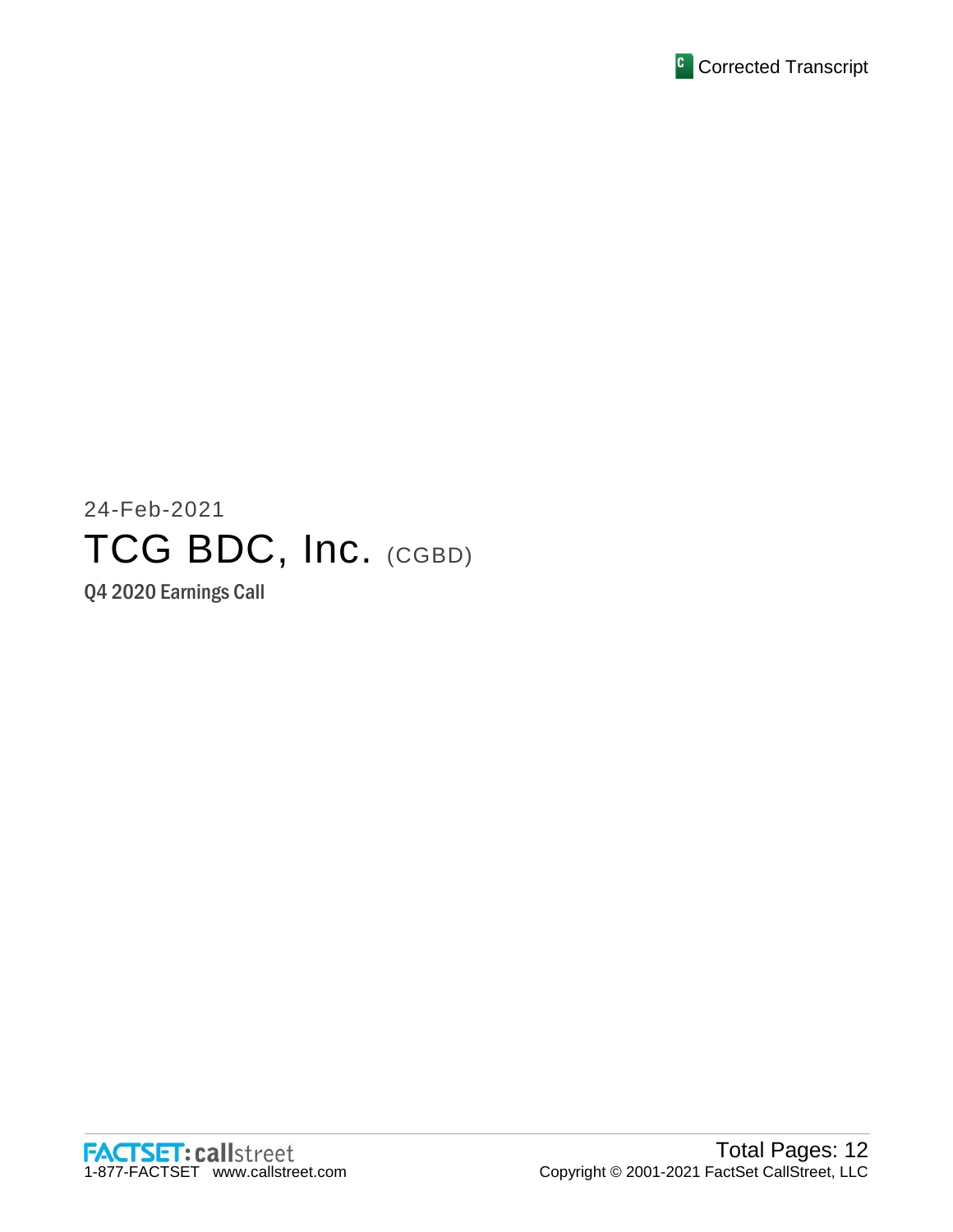# **CORPORATE PARTICIPANTS**

L. Allison Taylor Rudary

Head of CGBD Shareholder Relations, The Carlyle Group

Linda Pace

Chief Executive Officer & Director, TCG BDC, Inc.

Taylor P. Boswell Chief Investment Officer, TCG BDC, Inc.

Thomas M. Hennigan Chief Financial Officer & Chief Risk Officer, TCG BDC, Inc.

# **OTHER PARTICIPANTS**

Finian O'Shea Analyst, Wells Fargo Securities LLC

Melissa Wedel Analyst, JPMorgan Securities LLC

Paul Johnson Analyst, Keefe, Bruyette & Woods, Inc.

# **MANAGEMENT DISCUSSION SECTION**

**Operator**: Ladies and gentlemen, thank you for standing by and welcome to the TCG BDC, Inc. Fourth Quarter 2020 Earnings Conference Call. At this time, all participants are in a listen-only mode. After the speaker's presentation, there will be a question-and-answer session. [Operator Instructions] Please be advised that today's conference maybe recorded. [Operator Instructions]

......................................................................................................................................................................................................................................................

......................................................................................................................................................................................................................................................

......................................................................................................................................................................................................................................................

I would now like to hand the conference over to your speaker host today, Allison Rudary. Please go ahead.

# L. Allison Taylor Rudary

Head of CGBD Shareholder Relations, The Carlyle Group

Good morning and welcome to TCG BDC's fourth quarter 2020 earnings call. Last night, we issued an earnings press release and detailed earnings presentation with our quarterly results, a copy of which is available on the TCG BDC Investor Relations website. Following our remarks today, we will hold a question-and-answer session for analysts and institutional investors. This call is being webcast and a replay will be available on our website.

Any forward-looking statements made today do not guarantee future performance, and undue reliance should not be placed on them. These statements are based on current management expectations and involve inherent risks and uncertainties, including those identified in the Risk Factors section of our Annual Report on Form 10-K that could cause actual results to differ materially from those indicated. TCG BDC assumes no obligation to update forward-looking statements at any time.

......................................................................................................................................................................................................................................................

And with that, I'll turn the call over to our Chief Executive Officer, Linda Pace.

## Linda Pace

Chief Executive Officer & Director, TCG BDC, Inc.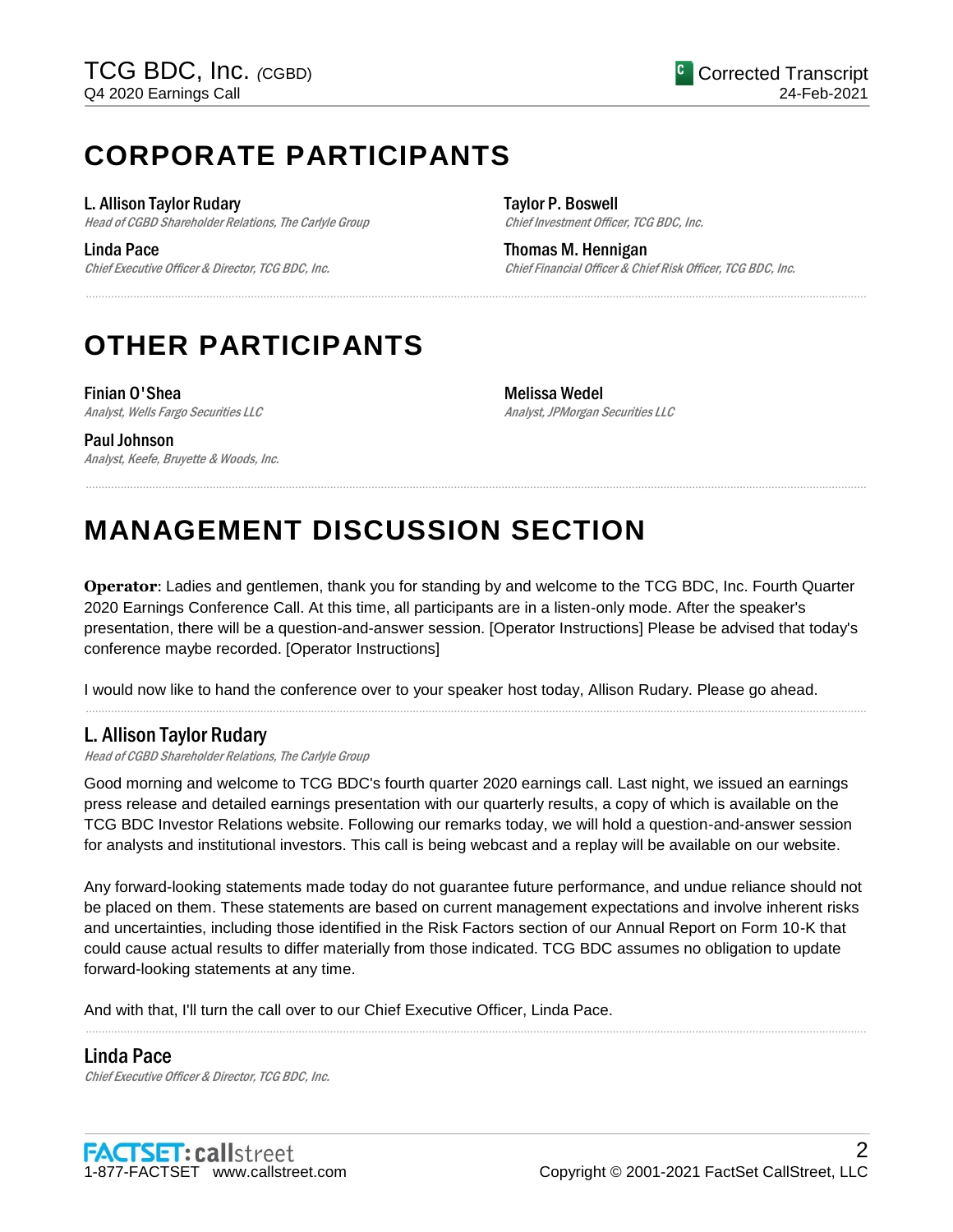# TCG BDC, Inc. *(*CGBD) Q4 2020 Earnings Call

Thank you, Allison. Good morning everyone and thank you for joining us on this call to discuss our fourth quarter 2020 results. Joining me today are Chief Investment Officer Taylor Boswell and our Chief Financial Officer, Tom Hennigan. Overall we had another very solid quarter and throughout a volatile year we were successful in managing the performance of our portfolio, fortifying our balance sheet and leveraging our origination capabilities. We exit 2020 with a high degree of confidence in the fundamental credit trajectory of our portfolio and our prospects for sustained income generation.

I'll focus my detailed remarks today on three areas: first, our quarterly results and our positive momentum entering 2021; second, our approach to the current investment environment; and finally, how our company and shareholders benefit from our relationship with Carlyle. We generated net investment income of \$0.38 per common share and declared a total dividend of \$0.37 per share.

You will recall our dividend policy provides for a base amount of \$0.32 per share in fixed quarterly dividends combined with recurring supplemental dividends of excess earnings each quarter, which this quarter was \$0.05 per share for a total of \$0.37. As Tom will detail later, we continue to forecast earnings well in excess of our base dividend in the coming quarters.

Net asset value per share increased 2.5% quarter-over-quarter from \$15.01 to \$15.39. Loan valuations again improved driven not just by rebounding market yields, but more importantly improving credit performance. We also resumed our share repurchase program last quarter repurchasing 1 million shares of our common stock. This resulted in \$0.08 of accretion to net asset value. While we have always approached our repurchase strategy with an eye towards consistency, at our stock's recent valuation we remain active acquirers of our shares.

With an underlying macroeconomic recovery underway and positive credit performance in our portfolio, we expect 2021 to offer opportunity for continued positive NAV migration. As we previewed in our last call, the fourth quarter proved to be an extremely robust origination environment with M&A demand rebounding briskly from the depths of the crisis.

Much of our market has recovered quickly in a short period of time and we're pleased that our proactive portfolio and capital actions in 2020 position CGBD to access the attractive new deal market in the back half of last year. We have maintained the same momentum and activity thus far in the New Year and are excited about both the quantity and quality of transactions in front of us.

Currently, we're seeing attractive first-lien opportunities in our core markets and are well-positioned to be opportunistic in other areas where we see favorable risk adjusted returns. As always, we remain focused on our defensive approach to both asset selection and portfolio construction in pursuit of our core investment objective: the generation of sustainable income for our shareholders.

Finally, I want to highlight just a few of the competitive advantages that accrue to us and our shareholders from being part of the broader Carlyle platform. First, our platform offers a highly differentiated origination proposition as the coordination of our wide sourcing funnel, our scale's capital base and our breadth of product offerings allow us to be highly selective in our investments while also diversifying risk factors in our portfolios.

Additionally, our platform utilizes the deep embedded expertise at Carlyle, which improves our due diligence, negotiation and investment structuring. Whether it is a specific company, industry, geography or asset type, our platform consistently delivers us valuable insights and execution advantages that form the foundation of our investment performance.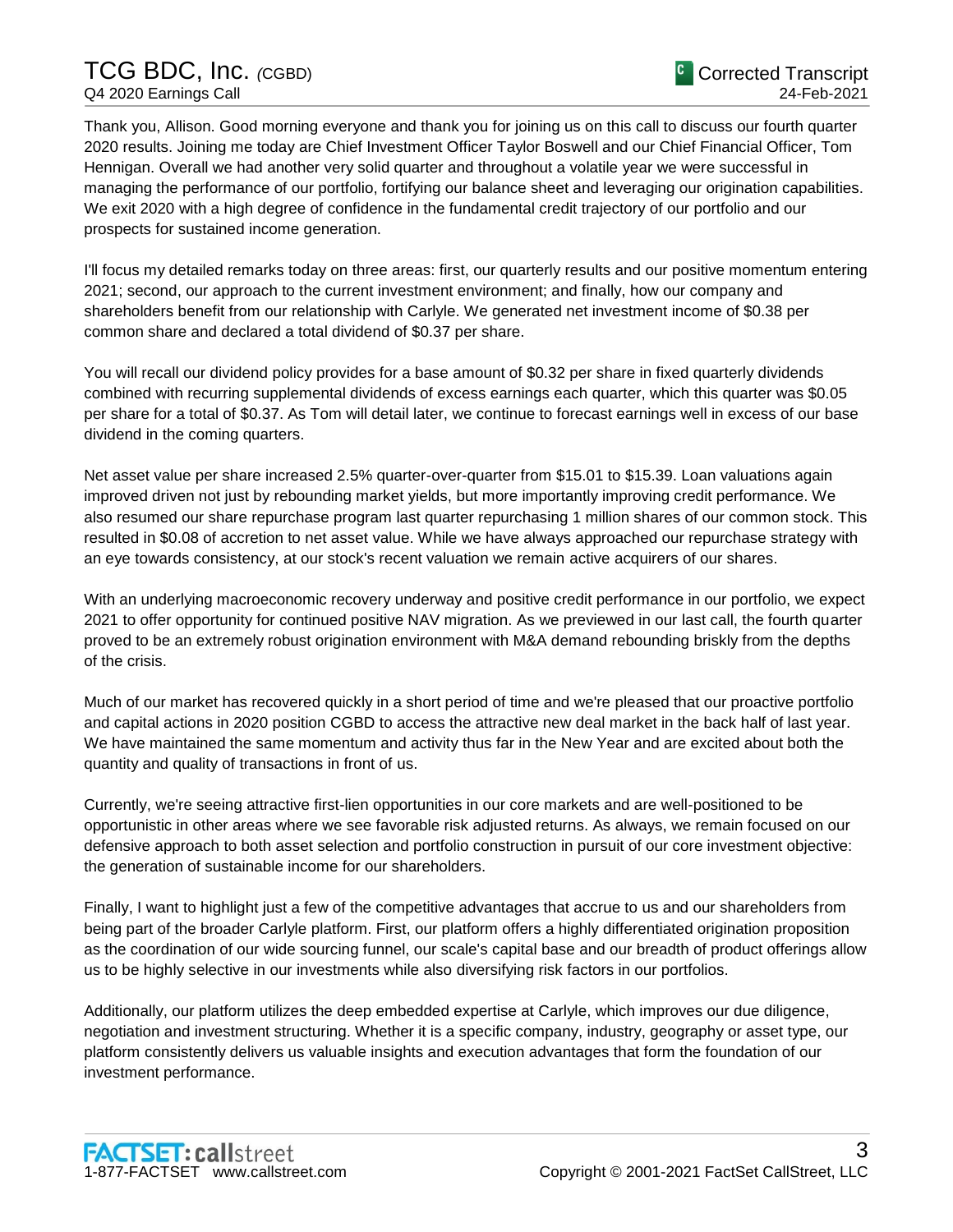And now, quickly allow me, here, to introduce Allison Rudary, who joined us as Head of CGBD Shareholder Relations late last year. Many of you will know Allison from her time covering BDCs on the sell side and we're excited to have her working with our team, including Dan Harris, on providing a best-in-class investor experience for our shareholders. Please do not hesitate to reach out to Allison should you have any questions regarding our company.

......................................................................................................................................................................................................................................................

Let me now hand the call over to our Chief Investment Officer, Taylor Boswell.

# Taylor P. Boswell

Chief Investment Officer, TCG BDC, Inc.

Thank you, Linda. I'll begin with a quick comment on Carlyle's current macroeconomic perspectives, which we developed based upon inputs from across our global footprint. After that, having discussed portfolio and credit evolution at length in past calls, I'll focus my comments today on our origination activity in recent quarters. Overall, global economic activity continues to be characterized by substantial dispersion across industries and geographies. While no downturn affects spending categories equally, the pandemic-induced recession has been unprecedented in that it has created far wider than usual gaps between winners and losers.

Our preliminary data year-to-date suggests that US GDP growth has slowed somewhat in the first quarter of 2021, but most economists see a strong rebound thanks to larger than expected fiscal stimulus and broader reopening facilitated by vaccinations. Stimulus prospects have aroused some concerns about inflation risk, but thus far, we see scant evidence of overall price pressures with prices paid across the US economy consistent with overall inflation of just 1.4%.

A constructive macro backdrop and buoyant liquidity conditions have fueled leveraged finance markets out of the box this year with increasingly aggressive execution in high yield and broadly syndicated loans where demand for paper is outstripping supply.

In private credit markets, which have certainly recovered meaningfully since the beginning of the crisis, we continue to see more balanced conditions. That said, as always, individual credit selection remains paramount with opportunities for both wins and mistakes in all markets.

As Linda mentioned, the fourth quarter was an extremely active originations environment in which we deployed \$205 million across 26 transactions at an 8.1% average yield. This activity comfortably outpaced repayments in the same period, which totaled \$133 million at an approximate 7.8% yield.

Notably, our deployment in the fourth quarter heavily capitalized on the unique strengths of our platform. We were active leading new investments in our core sponsor finance strategy, executing attractive add-ons for existing borrowers, closing complex asset-backed transactions as well as stepping into the dislocated syndicated market prior to the presidential election.

Our expansive origination footprint and broad execution capabilities allow us to be more credit selective while concurrently diversifying the portfolio's underlying risk factors. We expect both to accrue to the material benefit of our shareholders over time. We continue to leverage those same strengths this year, looking to tactically allocate our capital into the best individual investments across the wide swath of private credit subsectors in which we operate.

Currently, we are seeing the most attractive opportunity set in core middle market investing as robust technical conditions in syndicated markets constrain the upper middle market relative value proposition. However, as has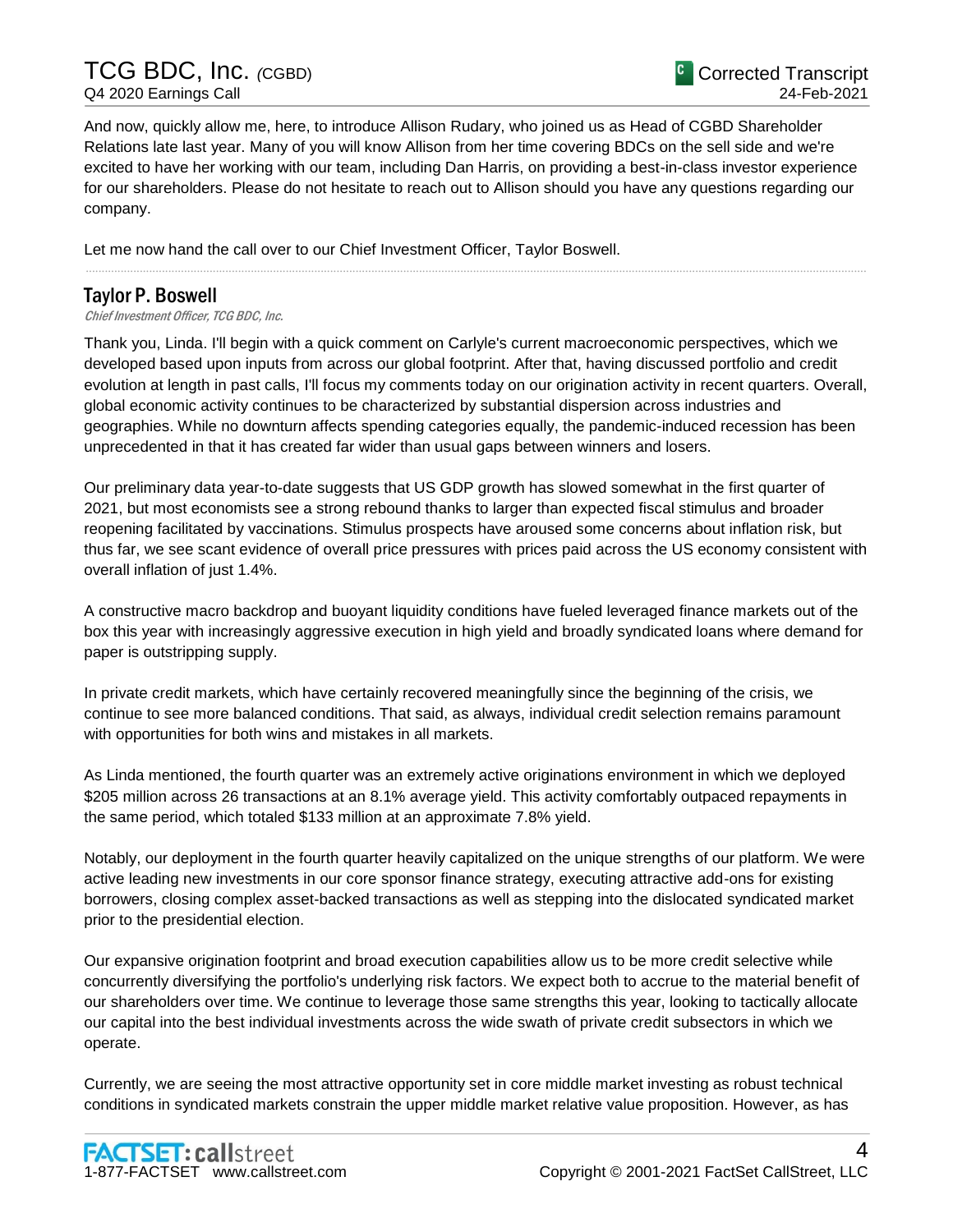always been the case in leveraged finance markets, we expect the location of credit relative value to be dynamic. With access to the benefits of our highly capable platform, we remain confident in our ability to deliver regardless of the direction in which opportunity migrates.

Turning to repayments, in an active M&A environment one would normally expect them to increase, and they have, particularly in our MMCF I portfolio where total assets decreased from the prior quarter. That said, from a portfolio management perspective, we focus on cumulative exposures to MMCF I and MMCF II; and on that basis, we remain comfortable in the sustainability of distributions from those vehicles.

Finally, I should make a quick comment on credit which we have discussed in depth each of the last several quarters. The fourth quarter played out favorably and as expected. While we remain vigilant on risk, we continue to feel that our COVID impacted borrowers have largely addressed their problems and have sufficient liquidity to bridge to demand recovery.

Again this quarter we had no new non-accruals, experienced positive valuation migration and accounting for the MMCF II transaction constructive risk ratings progression in our portfolio. We believe the portfolio's fundamentals combined with our appropriately conservative valuation approach leave us well-positioned to continue to deliver solid credit performance in the coming quarters. As always thanks for your time and support. Tom?

......................................................................................................................................................................................................................................................

# Thomas M. Hennigan

Chief Financial Officer & Chief Risk Officer, TCG BDC, Inc.

Thank you, Taylor. I'll begin with a review of our fourth quarter earnings, then I'll provide further detail on the portfolio and our balance sheet positioning. As Linda previewed we had another impressive quarter of income generation. Total investment income for the fourth quarter was \$44 million up from \$43 million in the prior quarter. The increase was driven by a few factors, an increase in OID accretion and prepayment fees from a normalized level of loan repayments, higher fee income stemming from new originations and an increase in total dividends from the two JVs. This was partially offset by a decrease in interest income from a lower average invested loan balance primarily due to the contribution of assets to the new JV.

Total expenses were flat versus prior quarter at \$22 million. This resulted in net investment income for the quarter of \$0.38 per common share or \$22 million, exceeding the general guidance we've provided the last couple quarters.

On February 22nd, our board of directors declared the dividends for the first quarter of 2021 at a total level of \$0.37 per share comprising the \$0.32 regular dividend plus a \$0.05 supplemental, which is payable to shareholders of record as of the close of business on March 31st. As we look forward to the rest of 2021, we remain very confident in our ability to comfortably deliver the \$0.32 regular dividend plus continue to pay sizable supplementals in line with the \$0.04 we've been able to pay in the last few quarters.

Moving on to the performance of our two JVs, total dividend income was \$6.5 million, up over 10% versus prior quarter while total assets of the JVs were flat at about \$1.3 billion. The earnings increase was driven by the addition of MMCF II while total asset growth was muted by heavy repayment activity at MMCF I. On a combined basis, our dividend yield was about 10%. Looking forward, we see aggregate assets, yield and dividend generation from the two JVs as stable in the coming quarters adjusted for a full quarter of contribution from the MMCF II.

On valuations, our total aggregate realized and unrealized net gain was \$16 million for the quarter, the third consecutive quarter of positive momentum following the drop in March of 2020. Similar to the last two quarters,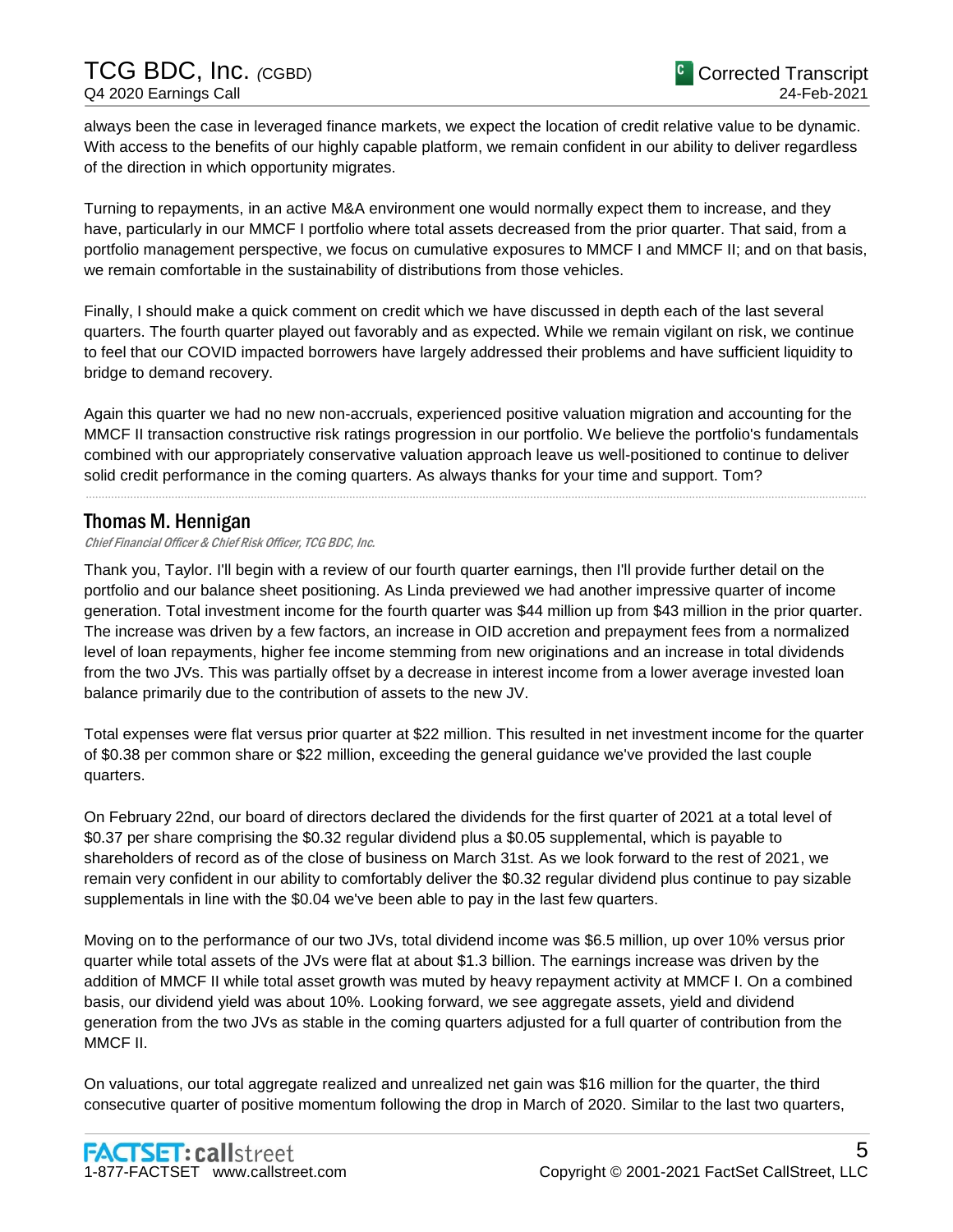we saw valuations increase based on the continued rebound in market benchmark yields, plus improving credit. Using the same buckets as outlined in prior quarters we saw improvement across the board.

First, performing lower COVID impacted names plus our equity investments in the JVs, which accounts for a combined 70% of the portfolio, increase in value about \$5 million compared to 9/30. The assets that had been underperforming pre-pandemic, some of which have COVID exposure, were also up \$5 million, marking the third consecutive quarter of stability or improvement.

Our successful exit at par of our investment in Hydrofarm valued in the mid-70s in last quarter was a key driver. The final category is the moderate to heavier COVID impacted names. Well we believe it's prudent to be somewhat conservative in our assessment of these credits, particularly given some second wave impact is to experience the net \$6 million increase in value driven primarily by investments in the aerospace and business services segments.

I'll turn next to the portfolio and related activity. Building on Taylor's comments, we continue to see positive momentum across the book. Total nonaccruals decreased from 3.5% to 3.2% based on fair value. The total fair value of transactions risk rated 3 to 5 indicating some level of downgrades since we made the investment inch down by about \$30 million in the aggregate.

The flood of amendments from the third quarter is largely behind us with relatively limited activity during the fourth quarter and into early 2021. You'll see in the cases of direct travel and central security that we closed successful restructurings and now hold both debt and equity instruments. In both cases, we think with lenders now holding majority of the equity, we're better positioned to achieve superior recoveries.

I'll finish with a review of our financing facilities and liquidity. Total debt outstanding was approximately \$1 billion at quarter end. That's down from \$1.1 billion as of 9/30. The reduction in debt was primarily due to the net proceeds from the closing of the second JV in November.

Statutory leverage was down from 1.3 to 1.2 times, while net financial leverage which assumes the preferred is converted and is the risk metric we use to manage the business, was down from 1.2 to under 1.1 times. So, we're sitting close to the lower end of our target range of 1.0 to 1.4 times. This provides us comfort in the case of any unexpected twist in the macro environment, like we experienced last year, and also offers us flexibility to invest prudently in attractive new opportunities.

In the fourth quarter, we also closed on an incremental \$75 million of unsecured notes with a coupon of 4.5%. We used those proceeds to repay and retire one of our legacy secure financing facilities; so, we both simplified and fortified our financing structure during the quarter. And regarding the preferred equity issuance from May of 2020, our stock is now trading well above the conversion price. But as we've noted previously, this instrument remains a long-term investment by Carlyle in our BDC. So there currently is no intention to convert.

......................................................................................................................................................................................................................................................

With that, back over to Linda for some closing remarks.

## Linda Pace

Chief Executive Officer & Director, TCG BDC, Inc.

Thanks, Tom. 2020 was a year like no other. Taylor, Tom and I are extraordinarily proud of how the team navigated through such a high risk and volatile market environment. As we begin 2021, we are confident in the positioning of our portfolio, balance sheet and our earnings outlook. Thank you all for your time and support today.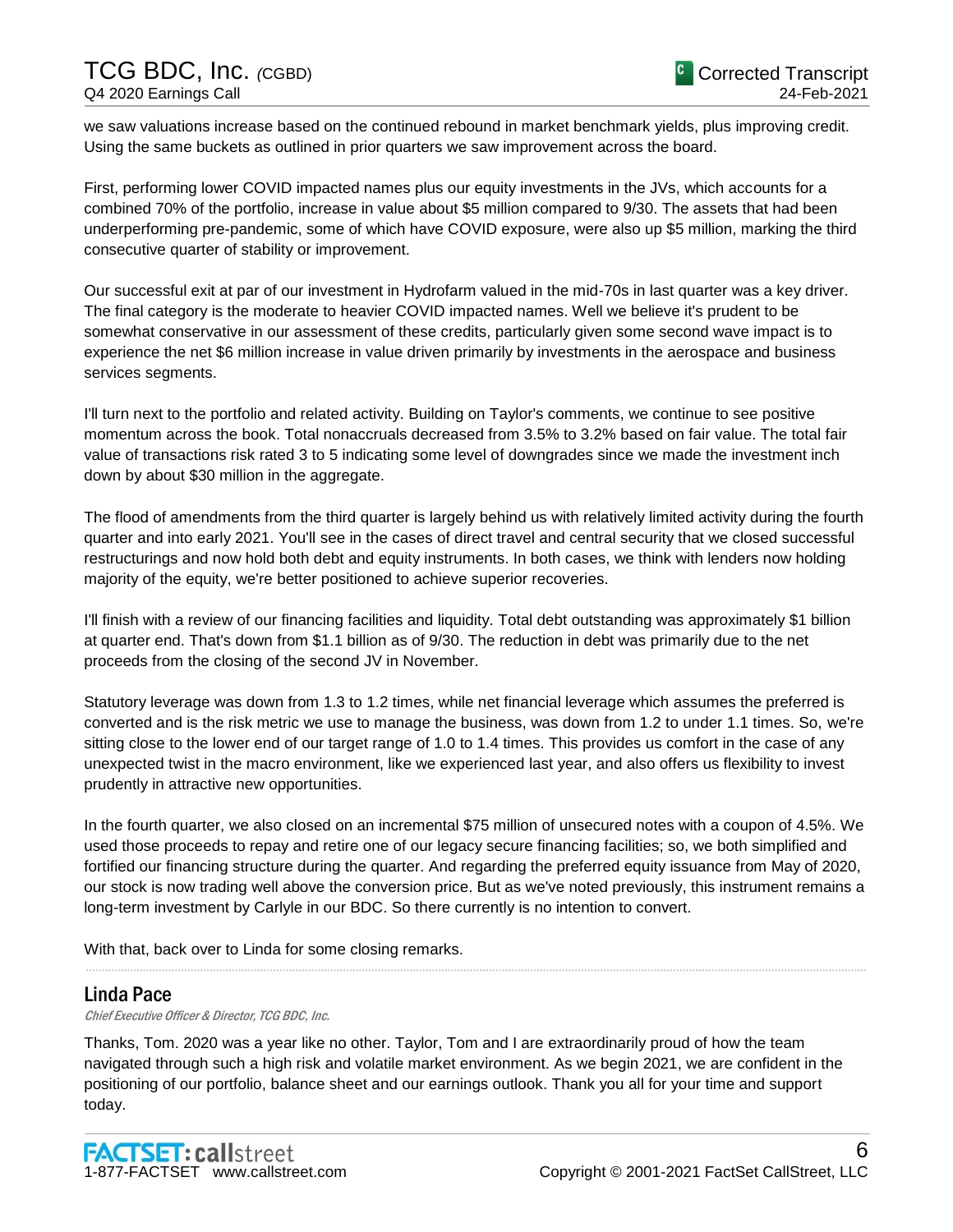And I'd like to ask the operator to open the line for questions.

**Operator**: Thank you. Before we began our Q&A process, TCG BDC's CFO, Tom Hennigan, would like to add a few quick comments. ......................................................................................................................................................................................................................................................

......................................................................................................................................................................................................................................................

## Thomas M. Hennigan

Chief Financial Officer & Chief Risk Officer, TCG BDC, Inc.

Thank you, operator. Yeah, one quick note; as you may have seen on page 6 of our earnings presentation, we published an increase in all-in yields on investments on both our cost and fair value basis. I just want to highlight the 12/31 figures. Those include our two JVs. If you were to exclude the two JVs, that would be consistent with the prior method. The quarter-over-quarter increase is actually closer to 10 basis points. Just want to highlight that. We expect to issue comparable figures in the near term.

......................................................................................................................................................................................................................................................

Now, we can move to questions. Thank you, operator.

# **QUESTION AND ANSWER SECTION**

**Operator**: [Operator Instructions] And our first question coming from the line of Finian O'Shea with Wells Fargo. Your line is open. ......................................................................................................................................................................................................................................................

#### Finian O'Shea

**Finian O'Shea**<br>Analyst, Wells Fargo Securities LLC

Hi, everyone. Thanks and good morning. First question on the amendments, I think one of you said that that chapter is concluding on the need for amendments in your portfolio. Can you expand – or give us some color, now, with hopefully that chapter behind us – with COVID behind us, how this batch of portfolio companies – presumably they mostly tripped EBITDA maintenance covenants or something like that, how they are rebounding to-date, any color there?

......................................................................................................................................................................................................................................................

#### Taylor P. Boswell

**Taylor P. Boswell**<br>Chief Investment Officer, TCG BDC, Inc.  $\mathcal{A}$ 

Hey, Fin. You've got Taylor on the line. As you'd expect across a diversified portfolio, there's a wide range of answers to that question. I think that, generally, what we see across the portfolio is not that the crisis is over, but rather that the outcomes can be pretty confidently bounded at this point and that the borrowers in our portfolio have generally addressed their liquidity issues.

I think that [ph] to peel in (19:33) some of the subsectors around how things are recovering, I think that it feels to us as if a number of the consumer-oriented sectors and the like have sort of found more stable footing where there has been demand recovery and continued progression, but remains well below prior periods; but, the businesses, generally, have recovered a fair amount.

I think we are hopeful in the last couple of months that exposures more in spaces like travel and aerospace are finding the bottom in this period. And we've seen a couple of those borrowers sort of start to inflect upward again from a profitability perspective. But those are still more severely demand impacted sectors.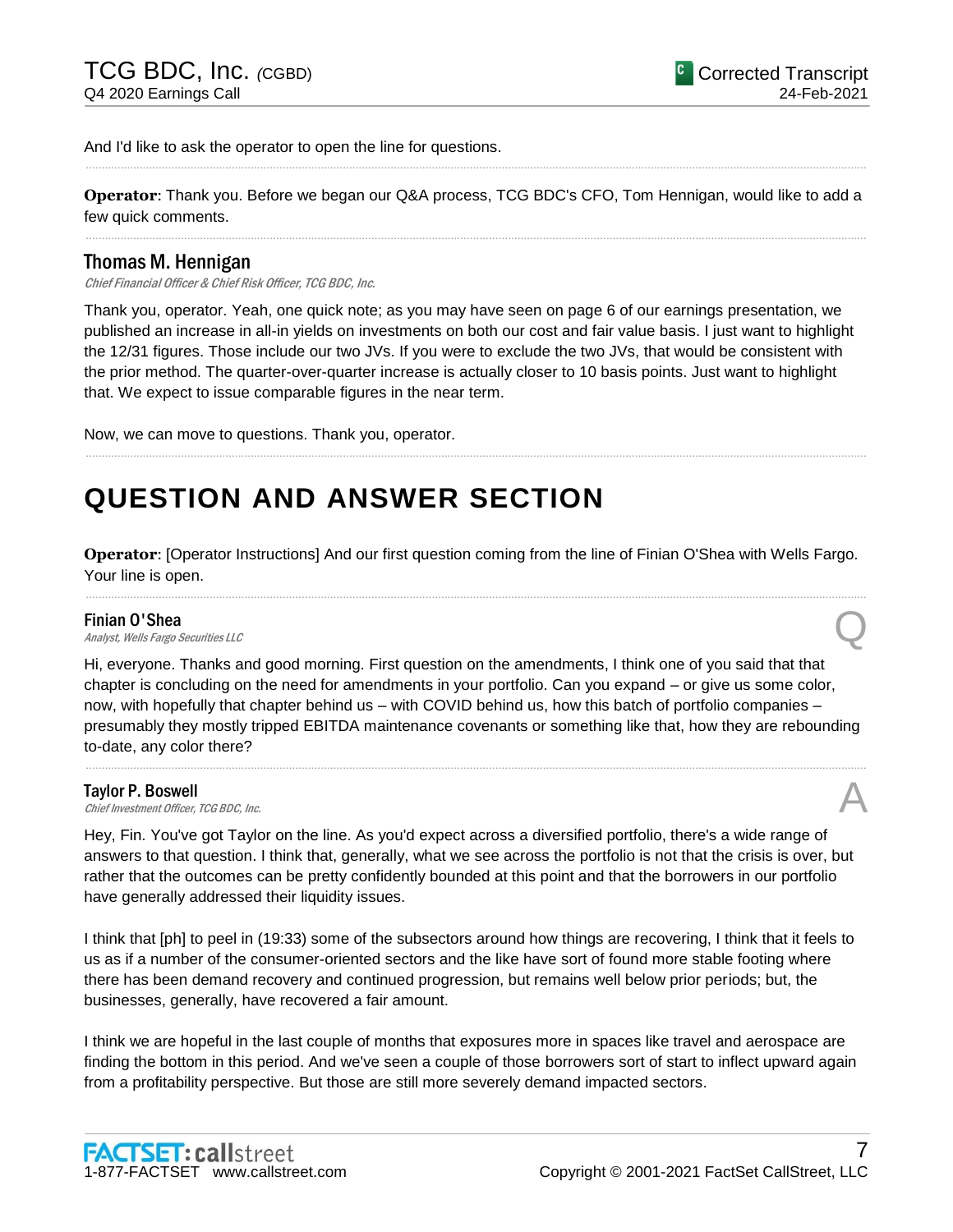Again, all in the context of many of these borrowers having sufficient liquidity to bridge a long period of time back to that recovery. But hopefully that gives you a little feel for what we're seeing both generally. And then as you come down into some of the more impacted sectors, if you will. Is that helpful?

......................................................................................................................................................................................................................................................

**Finian O'Shea**<br>Analyst, Wells Fargo Securities LLC **Finian O'Shea**<br>Analyst, Wells Fargo Securities LLC

Very much so. And a follow-up on the converts, again appreciate you – again outline that that's a longer-term instrument although it's now in the money. What happens at maturity of the converts, does – do you pay it back like that or does it automatically convert or are there a range of outcomes?

......................................................................................................................................................................................................................................................

#### Thomas M. Hennigan

Chief Financial Officer & Chief Risk Officer, TCG BDC, Inc.

Hey, Fin. It's Tom. On the convert, there is no maturity date. So there are various time frames in which both the issuer or the investor are able to redeem. But those are optional as well as obviously the option to convert. So there is really no maturity date in terms of a forced action on the instrument.

......................................................................................................................................................................................................................................................

### Finian O'Shea

**Finian O'Shea**<br>Analyst, Wells Fargo Securities LLC

Great. Thank you. Forgot about that and just a final small question on the special dividends. Tom, I think you outlined that you'll expect to continue to earn a healthy clip of supplemental. Now the portfolio is stabilized, we're through COVID and so forth. It sounds like you plan to keep the current core and supplemental payout or are you considering perhaps restoring or partially restoring your core dividend?

......................................................................................................................................................................................................................................................

Taylor P. Boswell<br>Chief Investment Officer, TCG BDC, Inc. **Taylor P. Boswell**<br>Chief Investment Officer, TCG BDC, Inc.  $\mathcal{A}$ 

Right now, we feel very good about delivering very consistent results as we have the last couple of quarters in that we've been \$0.36, \$0.37 the last couple of quarters. We feel very confident in that level and for now certainly anticipate continuing with the \$0.32 regular plus the additional being paid as a supplement each quarter.

......................................................................................................................................................................................................................................................

......................................................................................................................................................................................................................................................

......................................................................................................................................................................................................................................................

#### Linda Pace

Chief Executive Officer & Director, TCG BDC, Inc.

Yeah, Fin...

#### Finian O'Shea

**Finian O'Shea**<br>Analyst, Wells Fargo Securities LLC

Okay. That's it for me. Thank you, everybody.

#### Linda Pace

 $\Box$ inda Pace<br>Chief Executive Officer & Director, TCG BDC, Inc.

Fin, just to jump in and remind you. So this is our new policy and just in the intent on being as transparent and consistent with investors as possible, we don't really want to change the policy back, if you will. So, I think you should expect us to stay like this for quite some time.

......................................................................................................................................................................................................................................................

**Finian O'Shea**<br>Analyst, Wells Fargo Securities LLC **Finian O'Shea**<br>Analyst, Wells Fargo Securities LLC

Okay. Thanks so much and congratulations on the quarter.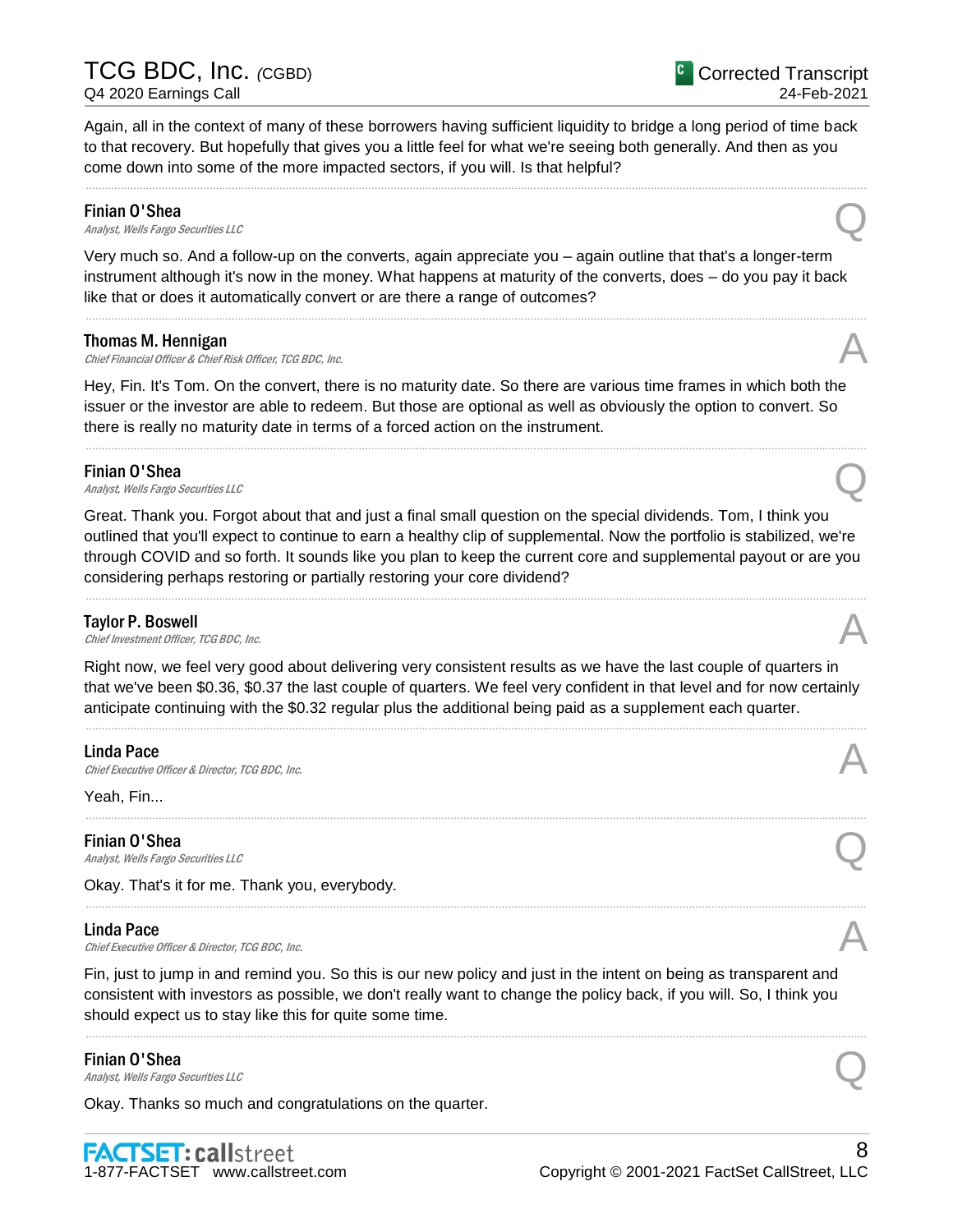**Linda Pace**<br>Chief Executive Officer & Director, TCG BDC, Inc. **Linda Pace**<br>Chief Executive Officer & Director, TCG BDC, Inc.

#### Thank you.

**Operator**: Our next question is coming from the line of Paul Johnson with KBW. Your line is open.

### Paul Johnson

**Paul Johnson**<br>Analyst, Keefe, Bruyette & Woods, Inc.

Hey, good morning. Thanks for taking my questions and congratulations on making progress with the portfolio. I just have a few I just have a few questions, I'm wondering as we move forward in the cycle, how do you expect the average size of your borrower to change if at all. And also, in addition to that, do you potentially see any sort of increased demand for second lien or, potentially, junior debt in your portfolio?

......................................................................................................................................................................................................................................................

......................................................................................................................................................................................................................................................

......................................................................................................................................................................................................................................................

#### Taylor P. Boswell

**Taylor P. Boswell**<br>Chief Investment Officer, TCG BDC, Inc.  $\mathcal{A}$ 

Hey, Paul. It's Taylor. How are you? Yeah, I think from a borrower size perspective, we're fortunate to have a significant platform that lets us actively participate across a bunch of different elements in the marketplace. Really, our platform is aligned to participate kind of from \$20 million of EBITDA north all the way through into the upmarket, broadly syndicated in the high yield world when that's appropriate.

So in any given quarter, depending on where we see the relative value, we may tack ourselves on the margin in or out of different sub-segments from an EBITDA perspective, but I think that the core of the portfolio and the averages over time will probably live about where they are. So I don't think we see a significant change, but rather see ourselves tacking around the market when the rel val moves in the marketplace.

As regards your question around second lien, we're comfortable with the general construction of our book right now from a high-level allocation perspective. Same comment applies: you may see a bump around a little bit a percent or two here or there as relative value opportunities migrate in the market.

What I would tell you is in this market environment the second lien structure, which tends to be more prevalent up market, bigger borrowers is not a place where we see extraordinary relative value in markets because that product is being served by larger liquid markets quite aggressively right now. So in this moment, the trend is probably going a little bit the other way, but big picture, we'll see stability and participate across these markets over time.

......................................................................................................................................................................................................................................................

### Paul Johnson

**Paul Johnson**<br>Analyst, Keefe, Bruyette & Woods, Inc.

Okay. Thanks for that. It's very good color. And then, as yields have declined and spreads have tightened over the last several months or so, and this is kind of what we've seen in the middle market, but I'm just curious – as I'm looking at your scheduled investments and some of your new investments in the previous quarter, it doesn't appear to be the case, but I'm just curious if you're experiencing any sort of pressure on the LIBOR floors terms in any of your – in any of the loans that you are sourcing?

......................................................................................................................................................................................................................................................

Taylor P. Boswell **Taylor P. Boswell**<br>Chief Investment Officer, TCG BDC, Inc.  $\mathcal{A}$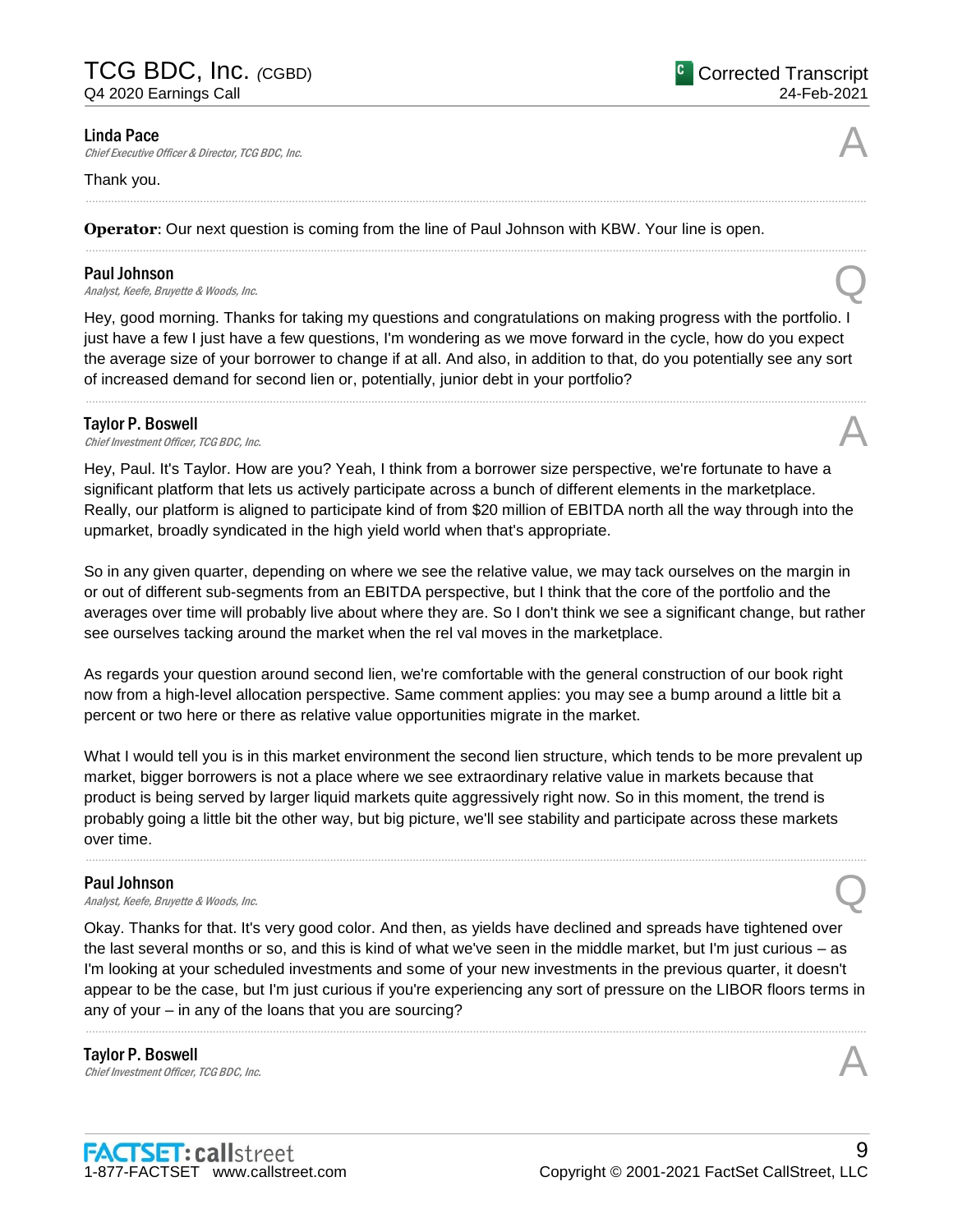In our core middle market book, we really are not. In the upmarket world, again, the \$100 million plus EBITDA borrower, you are seeing a migration down and some pressure on floors in particularly hot transactions, maybe to 75 basis points, rarely to 50 basis points, but general stability from a floor perspective in the core middle market.

......................................................................................................................................................................................................................................................

......................................................................................................................................................................................................................................................

......................................................................................................................................................................................................................................................

......................................................................................................................................................................................................................................................

#### Paul Johnson

**Paul Johnson**<br>Analyst, Keefe, Bruyette & Woods, Inc.

Okay. Thanks for that. Congrats, again, on a good quarter and that's all for me.

**Taylor P. Boswell**<br>Chief Investment Officer, TCG BDC, Inc. **Taylor P. Boswell**<br>Chief Investment Officer, TCG BDC, Inc.  $\mathcal{A}$ 

Thanks.

**Operator**: And our next question coming from the line of Melissa Wedel with JPMorgan. Your line is open.

#### Melissa Wedel

**Melissa Wedel**<br>Analyst, JPMorgan Securities LLC

Good morning, everyone. Thanks for taking my questions today. I'd like to tap on to the last question to start with. Actually. Could you remind us what your current average floor is on your debt investments right now? ......................................................................................................................................................................................................................................................

#### Thomas M. Hennigan

Chief Financial Officer & Chief Risk Officer, TCG BDC, Inc.

Hey. It's Tom. Most of our loans, large portion, the typical floor is 1%. And when you look at our first lien book, I'd say it's – vast majority of the loans, it's really those second lien loans where we're going more upmarket. And those are the transactions where we'll more likely than not have a LIBOR floor or lower LIBOR floor. But on average, it's probably 80 or 90 basis points.

......................................................................................................................................................................................................................................................

......................................................................................................................................................................................................................................................

......................................................................................................................................................................................................................................................

#### Melissa Wedel

**Melissa Wedel**<br>Analyst, JPMorgan Securities LLC

Okay. So 80, 90 across the second lien component or across the total portfolio?

#### Thomas M. Hennigan

Chief Financial Officer & Chief Risk Officer, TCG BDC, Inc.

Across the total portfolio.

#### Melissa Wedel

**Melissa Wedel**<br>Analyst, JPMorgan Securities LLC

Got it.

#### Thomas M. Hennigan

Chief Financial Officer & Chief Risk Officer, TCG BDC, Inc.

And that's assuming – that's with the zeroes weighted in there. That's why it's not 1%. We have a handful of floors at 75 basis points, but the vast majority are 1%. ......................................................................................................................................................................................................................................................

......................................................................................................................................................................................................................................................

## Melissa Wedel **Melissa Wedel**<br>Analyst, JPMorgan Securities LLC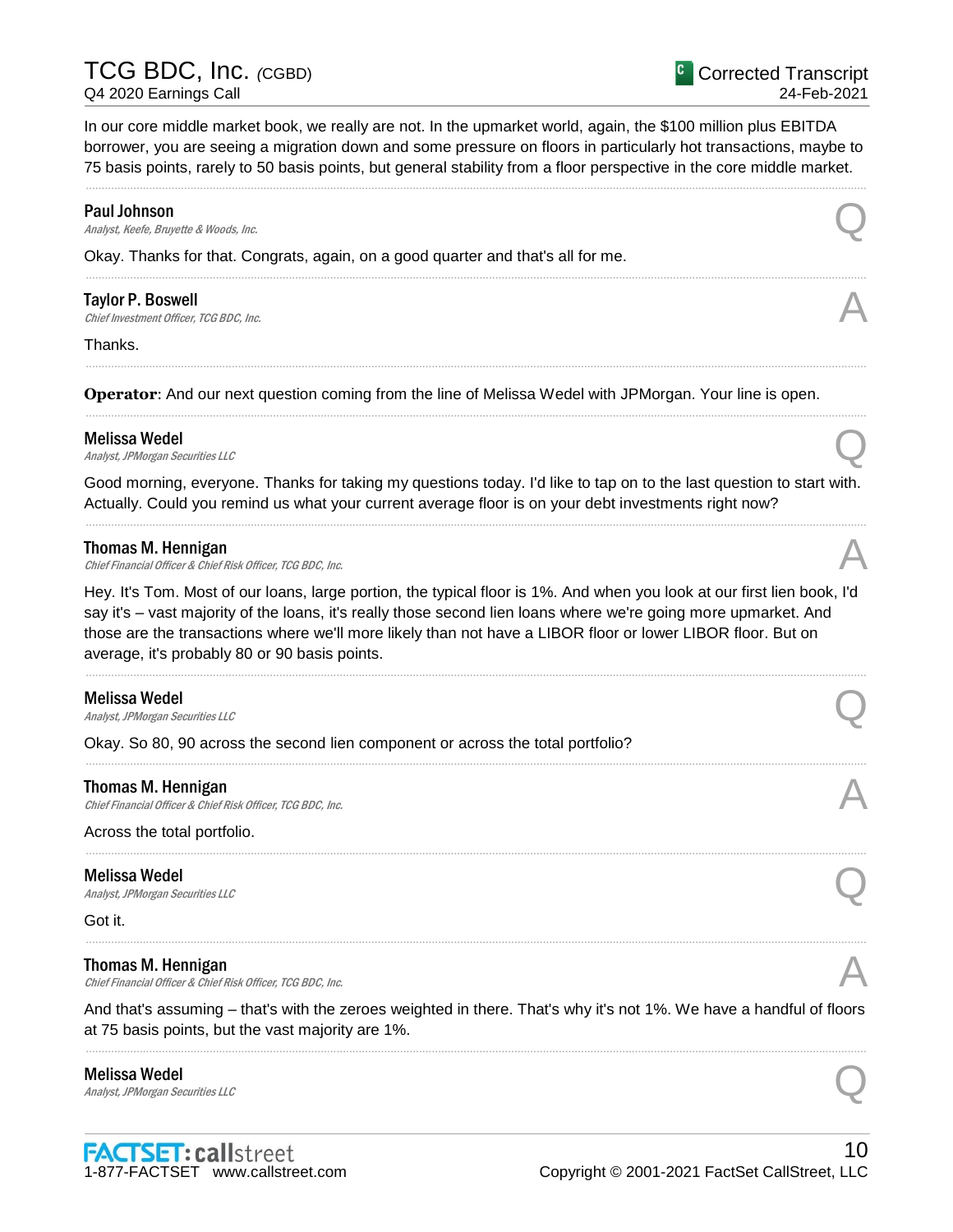#### Okay.

### Taylor P. Boswell

**Taylor P. Boswell**<br>Chief Investment Officer, TCG BDC, Inc.  $\mathcal{A}$ 

There was a – just for clarification, there was a moment in the market a couple years ago when LIBOR was north of two, where borrowers were able to drop their floors meaningfully, and we haven't seen as much of that since then. And so, there's a couple of legacy positions from that environment still on the book.

......................................................................................................................................................................................................................................................

......................................................................................................................................................................................................................................................

**Melissa Wedel**<br>Analyst, JPMorgan Securities LLC **Melissa Wedel**<br>Analyst, JPMorgan Securities LLC

Got it. Okay, that's helpful. Thank you. In terms of activity, I think you were pretty clear that you remain active in this environment; you're seeing some attractive risk-adjusted opportunities. On the repayment side, how are you – do you anticipate any sizable repayments in the near term? And then, how are you thinking about that, generally, throughout the remainder of 2021?

......................................................................................................................................................................................................................................................

### Taylor P. Boswell

**Taylor P. Boswell**<br>Chief Investment Officer, TCG BDC, Inc.  $\mathcal{A}$ 

Melissa, on the repayments front, it's interesting. When you look back at second quarter, third quarter, I think our normalized repayments [ph] from regular way repayments (29:13) was practically zero. In the fourth quarter, we went back to I'd say a more normalized – M&A activity picked up, our regular cadence and level of repayments came back in the fourth quarter.

And I think we anticipate that in the first quarter and going forward. To-date in the first quarter we've had relatively limited repayments, there's a couple of deals in the portfolio that we know are up for sale or the sponsor may be looking for refinancing that we have on our perspective potential repayment list. I think we anticipate first quarter and the rest of 2021 will be that more normalized level of repayments. Certainly an increase from what we were in 2020.

......................................................................................................................................................................................................................................................

Sure. Okay thank you.

**Operator**: And I'm showing no further questions at this time. I would like to turn the call back over to Linda Pace for any closing remarks. ......................................................................................................................................................................................................................................................

......................................................................................................................................................................................................................................................

## Linda Pace

Chief Executive Officer & Director, TCG BDC, Inc.

Thank you, operator and thank you all for your good wishes for us. And I hope everyone is well. And we'll talk to you next quarter. Thanks again.

......................................................................................................................................................................................................................................................

**Operator**: Ladies and gentlemen that does conclude the conference for today. Thank you for your participation. You may all disconnect.



Q